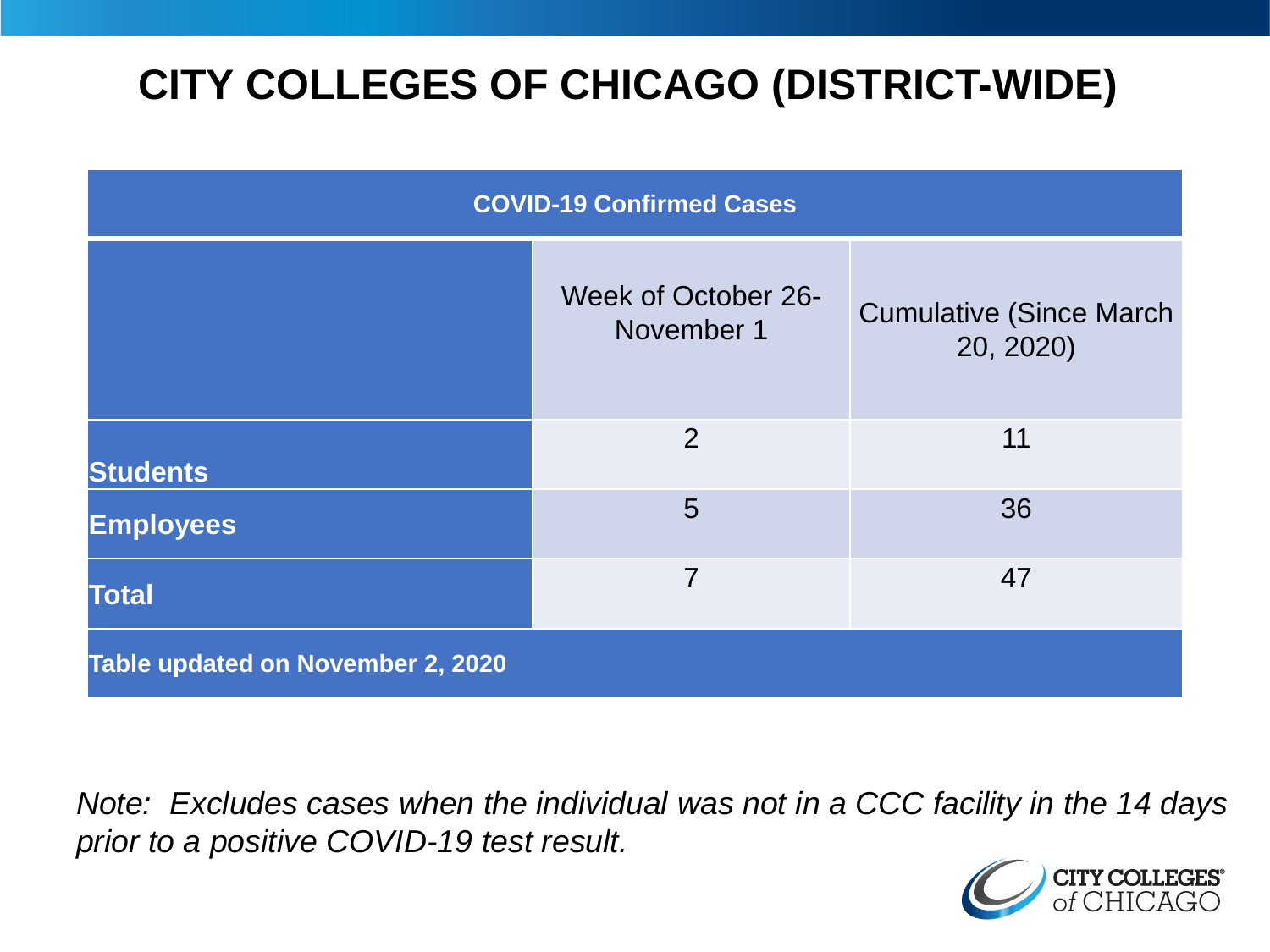### **DALEY COLLEGE**

| <b>COVID-19 Confirmed Cases</b>   |                                    |                                              |
|-----------------------------------|------------------------------------|----------------------------------------------|
|                                   | Week of October 26 -<br>November 1 | <b>Cumulative (Since March)</b><br>20, 2020) |
| <b>Students</b>                   | $\Omega$                           | $\Omega$                                     |
| <b>Employees</b>                  | 1                                  | 5                                            |
| <b>Total</b>                      | 1                                  | 5                                            |
| Table updated on November 2, 2020 |                                    |                                              |

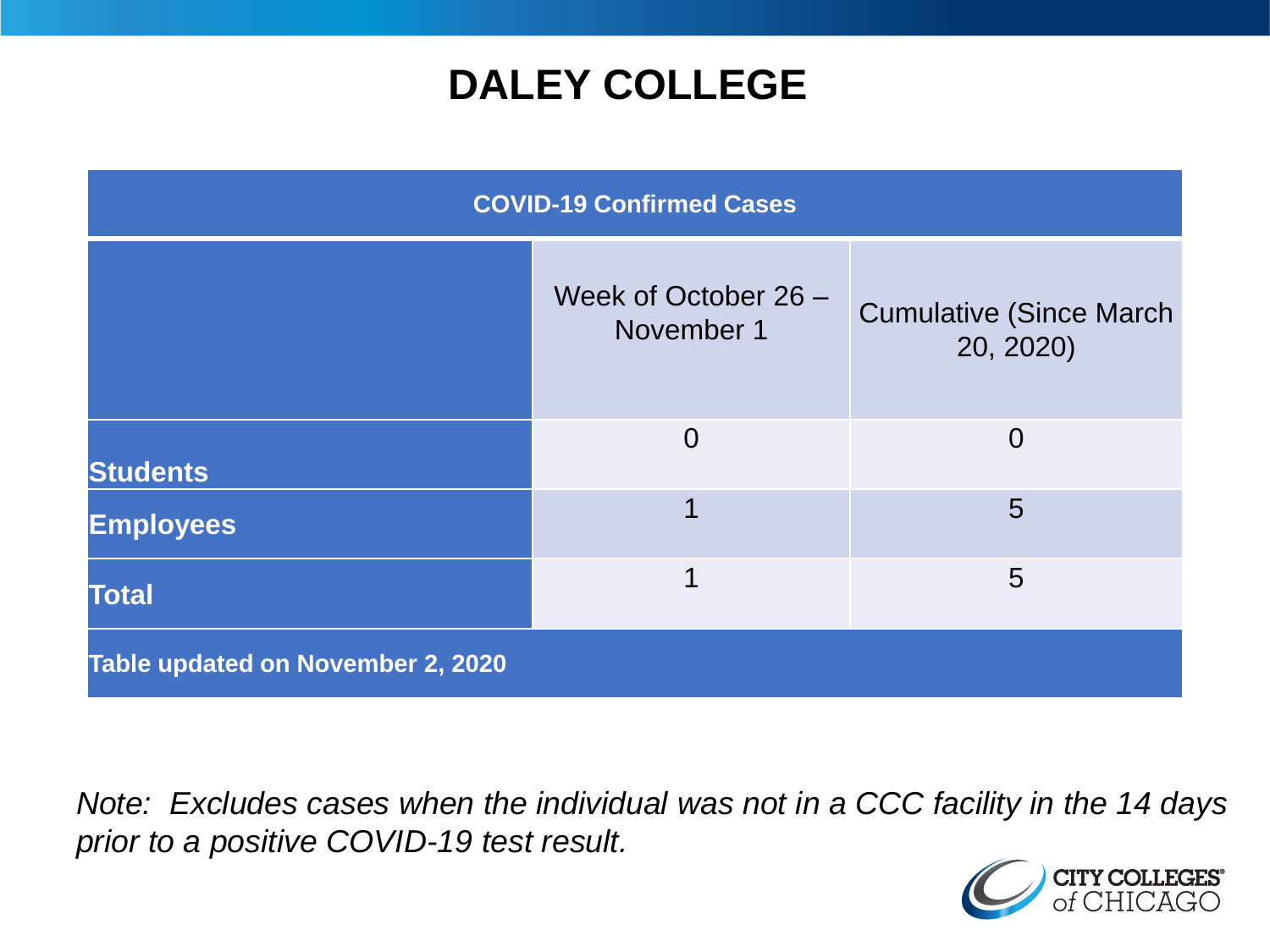### **HAROLD WASHINGTON COLLEGE**

| <b>COVID-19 Confirmed Cases</b>   |                                   |                                              |
|-----------------------------------|-----------------------------------|----------------------------------------------|
|                                   | Week of October 26-<br>November 1 | <b>Cumulative (Since March)</b><br>20, 2020) |
| <b>Students</b>                   | 1                                 | 3                                            |
| <b>Employees</b>                  | $\overline{2}$                    | 5                                            |
| <b>Total</b>                      | 3                                 | 8                                            |
| Table updated on November 2, 2020 |                                   |                                              |

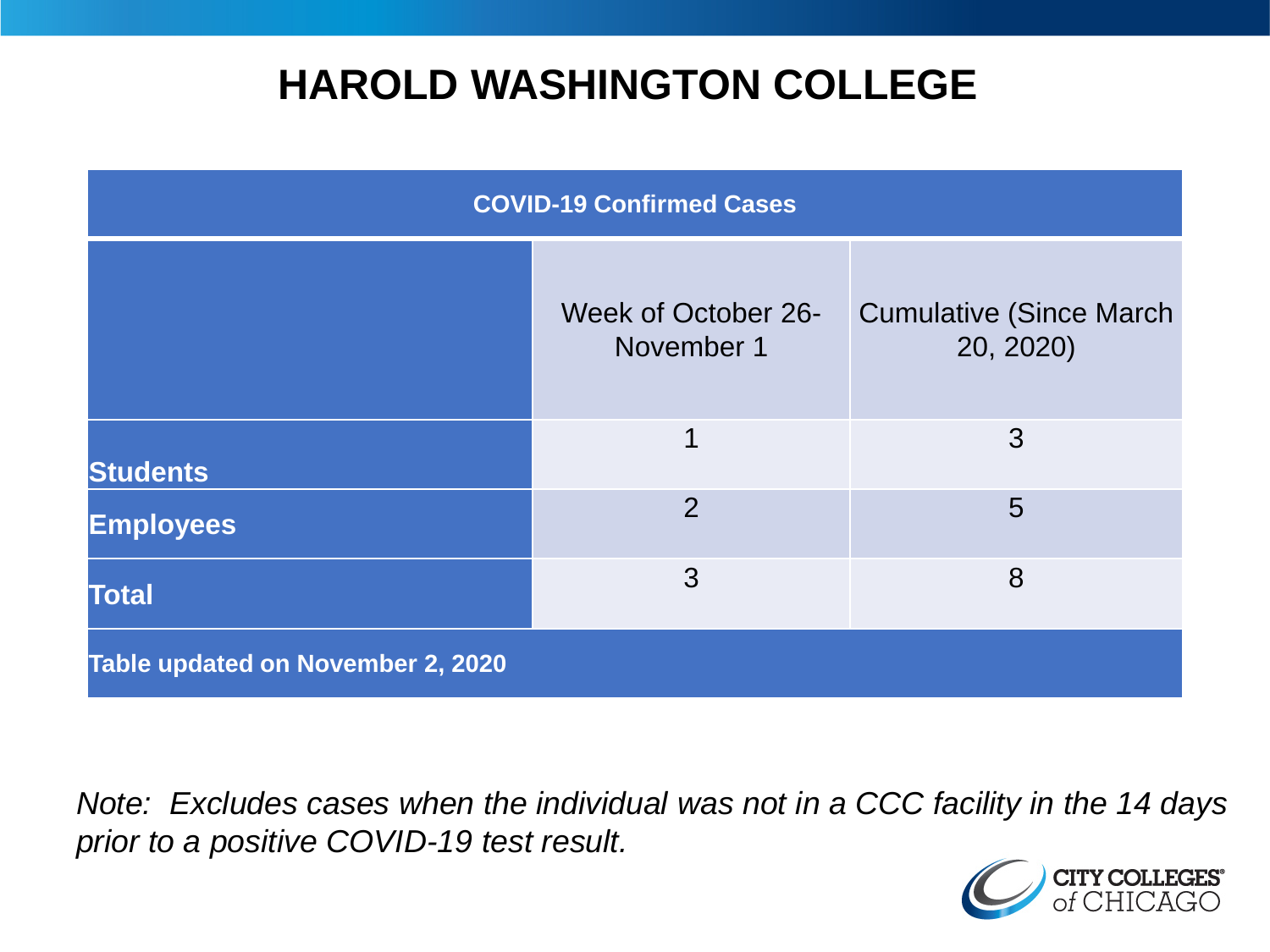### **KENNEDY-KING COLLEGE**

| <b>COVID-19 Confirmed Cases</b>   |                                          |                                              |
|-----------------------------------|------------------------------------------|----------------------------------------------|
|                                   | <b>Week of October 26-</b><br>November 1 | <b>Cumulative (Since March)</b><br>20, 2020) |
| <b>Students</b>                   | 1                                        | $\overline{2}$                               |
| <b>Employees</b>                  |                                          | 5                                            |
| <b>Total</b>                      | $\overline{2}$                           | 7                                            |
| Table updated on November 2, 2020 |                                          |                                              |

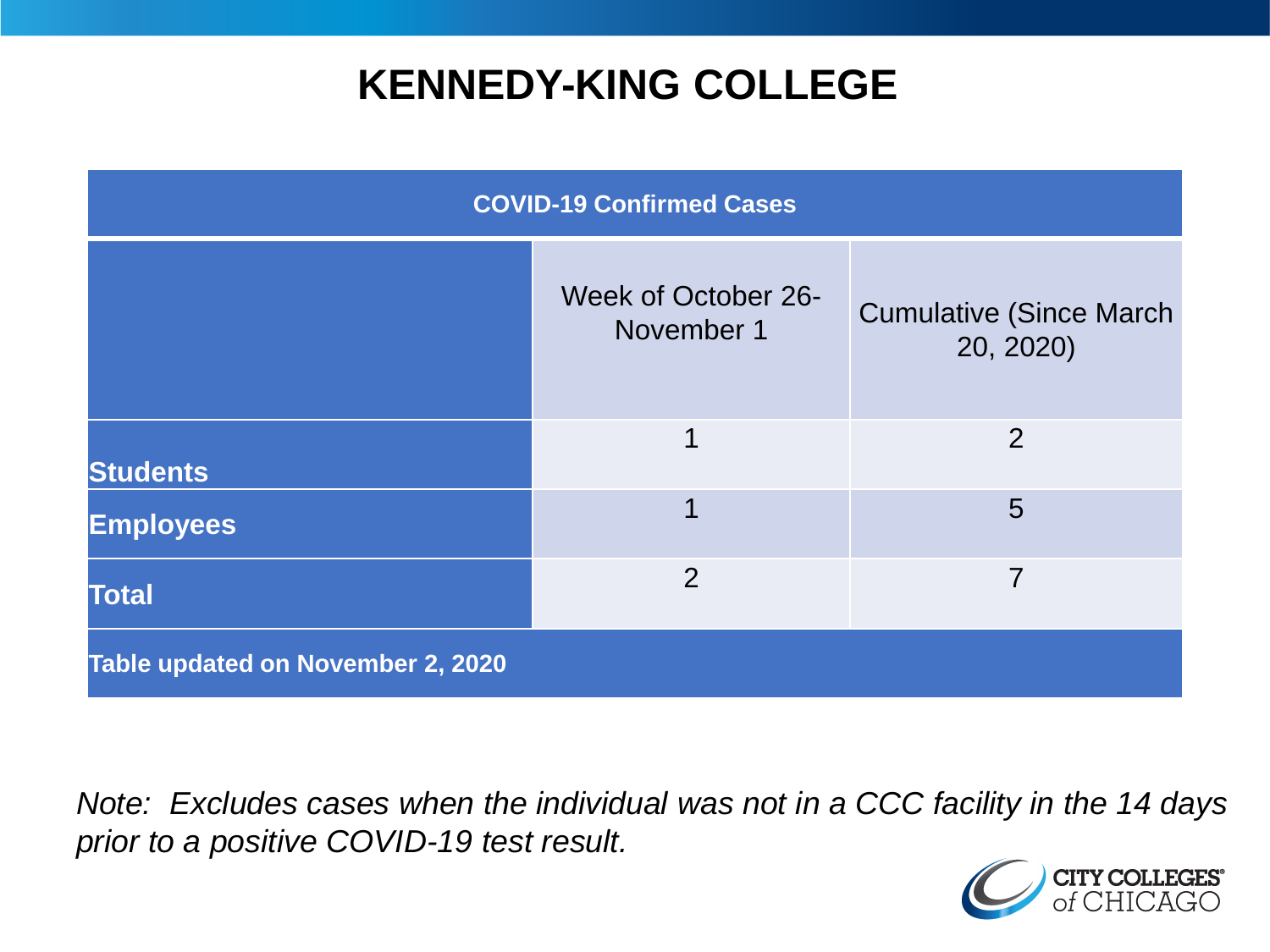## **MALCOLM X COLLEGE**

| <b>COVID-19 Confirmed Cases</b>   |                                   |                                              |
|-----------------------------------|-----------------------------------|----------------------------------------------|
|                                   | Week of October 26-<br>November 1 | <b>Cumulative (Since March)</b><br>20, 2020) |
| <b>Students</b>                   | $\Omega$                          | 5                                            |
| <b>Employees</b>                  | 1                                 | $\overline{4}$                               |
| <b>Total</b>                      | 1                                 | 9                                            |
| Table updated on November 2, 2020 |                                   |                                              |

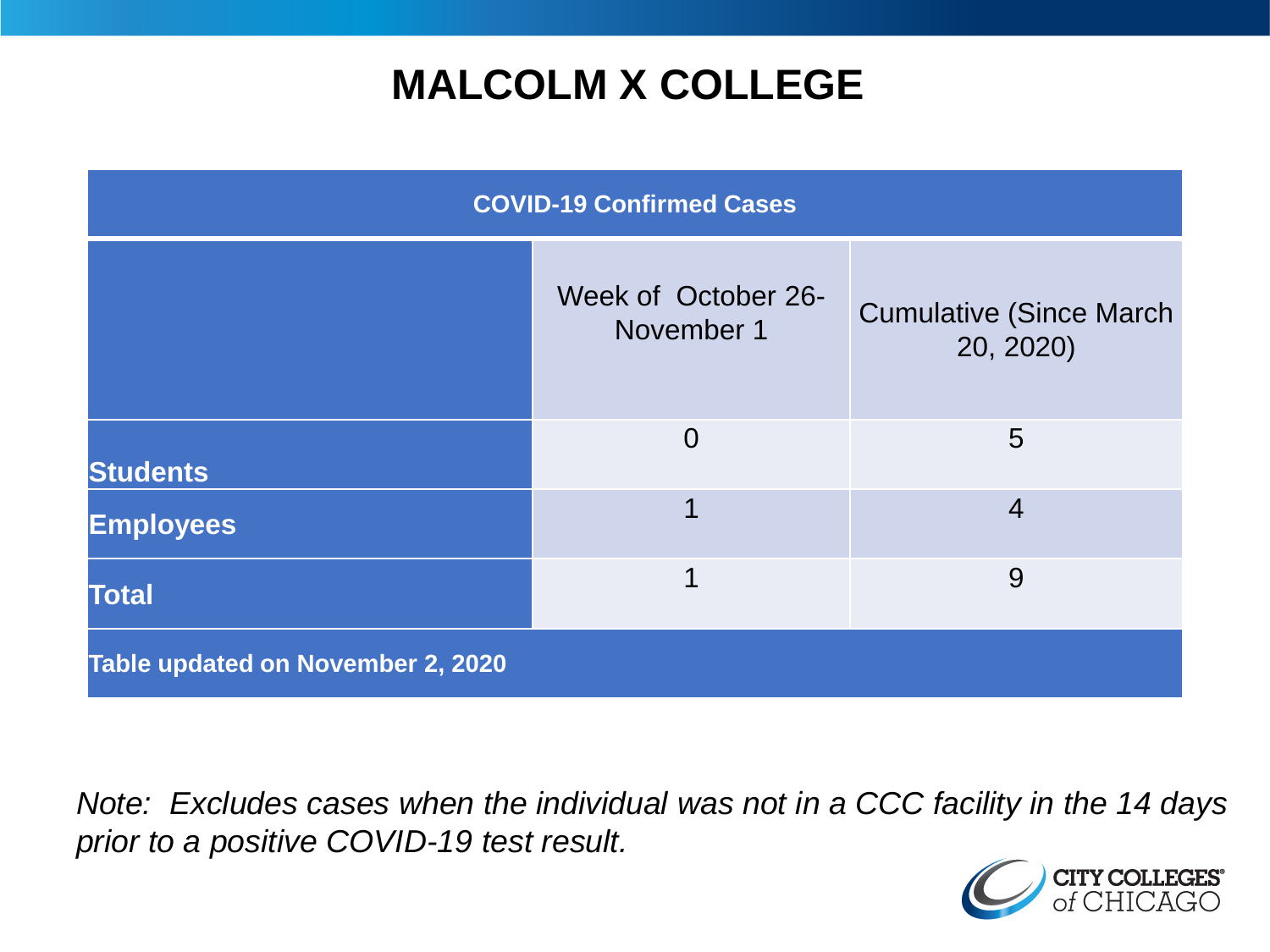## **OLIVE-HARVEY COLLEGE**

| <b>COVID-19 Confirmed Cases</b>   |                                   |                                              |
|-----------------------------------|-----------------------------------|----------------------------------------------|
|                                   | Week of October 26-<br>November 1 | <b>Cumulative (Since March)</b><br>20, 2020) |
| <b>Students</b>                   | $\Omega$                          | $\Omega$                                     |
| <b>Employees</b>                  | $\overline{0}$                    | 9                                            |
| <b>Total</b>                      | $\overline{0}$                    | 9                                            |
| Table updated on November 2, 2020 |                                   |                                              |

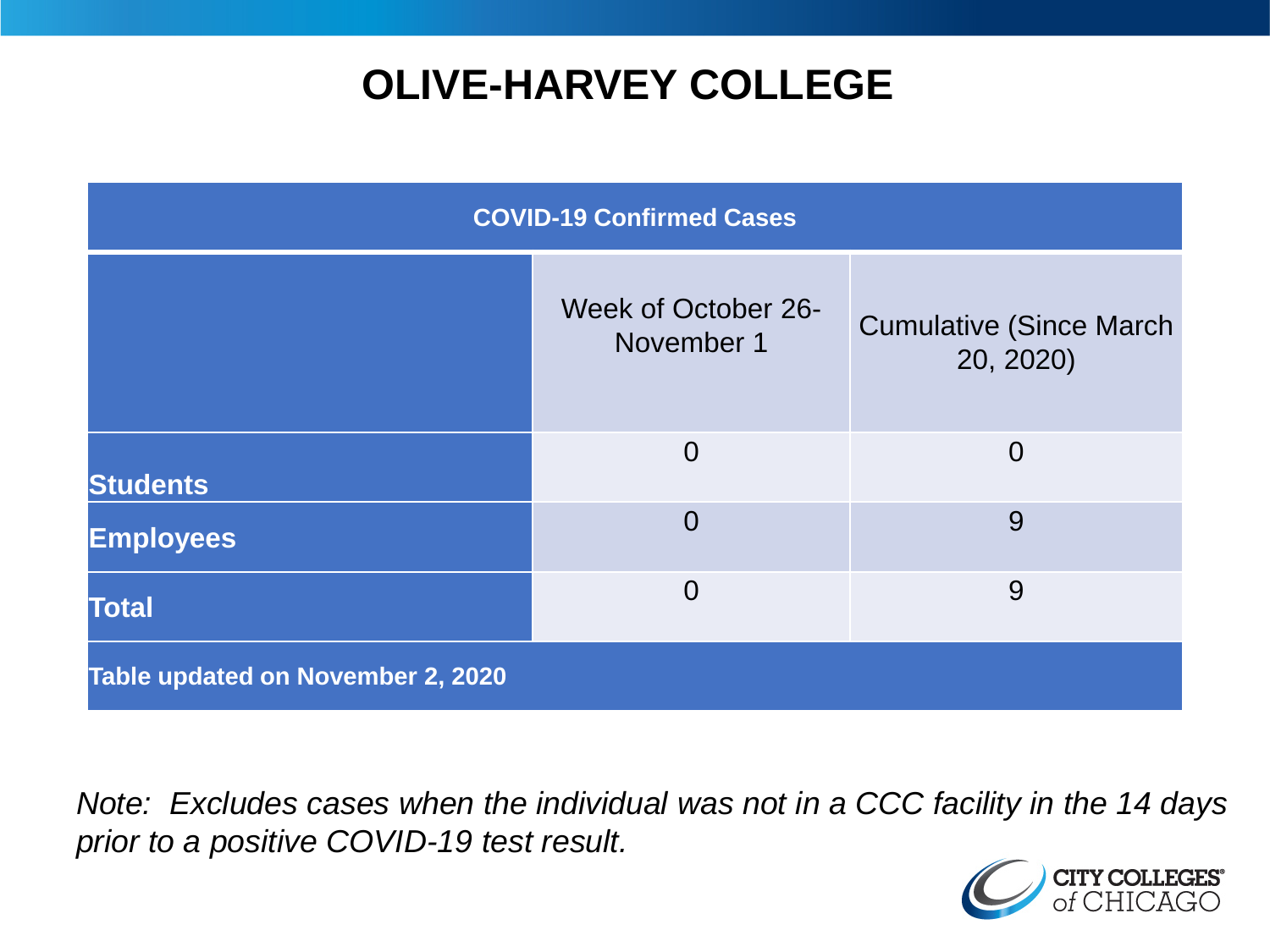### **TRUMAN COLLEGE**

| <b>COVID-19 Confirmed Cases</b>   |                                   |                                              |
|-----------------------------------|-----------------------------------|----------------------------------------------|
|                                   | Week of October 26-<br>November 1 | <b>Cumulative (Since March)</b><br>20, 2020) |
| <b>Students</b>                   | $\overline{0}$                    | 1                                            |
| <b>Employees</b>                  | $\overline{0}$                    | 6                                            |
| <b>Total</b>                      | $\Omega$                          | 7                                            |
| Table updated on November 2, 2020 |                                   |                                              |